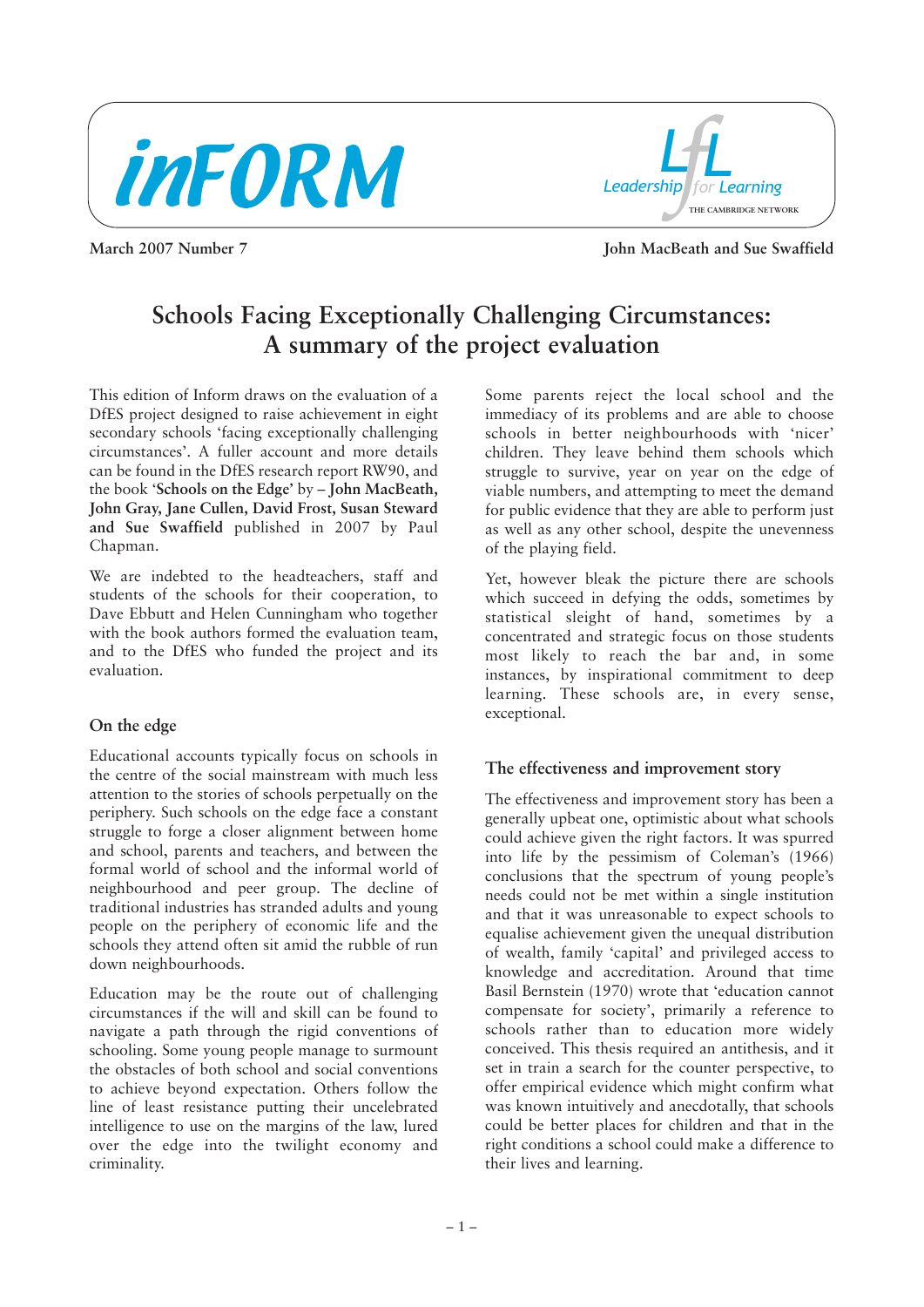There is now a body of evidence that the school a child attends makes (some) difference to the subsequent progress they make through the educational system (Gray and Wilcox, 1995; Teddlie and Reynolds, 2000; MacBeath and Mortimore, 2001). However, there is no consensus about what makes a difference to schools' performance. To many people's surprise the most powerful finding to emerge from James Coleman's pioneering work was that a school's 'social mix' turned out to be considerably more important than the levels of teacher experience or resourcing. It was a finding which Rutter's research was later to echo: 'The academic balance in the intakes to schools was particularly important' (Rutter *et al.*, 1979: 178). In other words, what really mattered was whom you went to school with, a case that Thrupp (1999) has made still more forcibly. In this account the main priority for policy-makers should be to seek to influence schools' intakes.

There is a further difficulty for those seeking to use the research to provide pointers to action. Most research on school effectiveness tells us about the pattern of relationships prevailing in a school at the time it was studied. It doesn't necessarily tell us how the school got to be as it is (Gray *et al.*, 1996), and most research fails to disentangle the causal influences. For example, in the claimed relationship between a school's 'leadership' and its performance, the usual assumption is that a strong head has caused a school to do well and that, conversely, a weak head has caused it to do badly. In truth, however, strong heads can lead 'good' schools but they can also find themselves in 'bad' ones where, for a variety of reasons, their efforts are frustrated.

School improvement research sought to identify processes through which schools became effective, but it has been found that in reality improvement is messy and involves a complex interweaving of processes. Moreover, the context has proved to be of crucial importance, and the ability of schools to sustain improvement has been shown to be problematic. Most schools are unable to maintain improvement as measured by results for more than three years (Mangan *et al.*, 2005). Over a ten year period Thomas *et al.* (in press) found that less than 40% of schools might be able to deliver a second burst. For the majority of schools sustaining improvement over time seems to pose a formidable challenge.

The evidence on school improvement provides some useful starting points for raising performance levels in particularly disadvantaged areas. However, much of the existing evidence is drawn from contexts where the preconditions for change were probably more favourable.

### **The SFECC Project**

The Schools Facing Exceptionally Challenging Circumstances (SFECC) project was conceived to demonstrate what could be achieved in highly disadvantaged schools by applying some of the key lessons learned from school effectiveness and improvement research.

After several 'false starts' and some attenuation of its original radical vision, the project effectively began with a number of elements:

- Direct funding to each school of £150,000–£200,000 a year
- Funding to develop innovative uses of ICT such as video conferencing and interactive whiteboards, and a common website
- Training for middle managers and school improvement groups, and support for headteachers
- Training in the use of data, and a reading programme

The eight schools chosen by the DfES to take part in the project were not the 'worst' in the country, but representative of many other schools facing exceptionally challenging circumstances. One of the distinguishing features of this 'Octet' (as they came to be known) was that they had not resigned themselves to a hopeless future and they were judged to be schools that could be turned round.

In selecting these eight to take part in the project the DfES applied four key criteria.

- 15% or fewer of the students achieving  $5+A^*$ to C at GCSE;
- 40% or more of the students eligible for free school meals;
- 39% or more on the special education needs register;
- Good or better leadership as reported in their most recent Section 10 inspection.

A consistent theme that united these eight schools was their undesirability in the eyes of local residents and all of them had lost prospective students to other more 'attractive' schools. They were all obliged to devote considerable energy to attracting both students and teachers. The impact of competition with other schools was profound, not only on the school's social mix but also on the parent constituency, with the most informed and ambitious of parents choosing other more desirable places.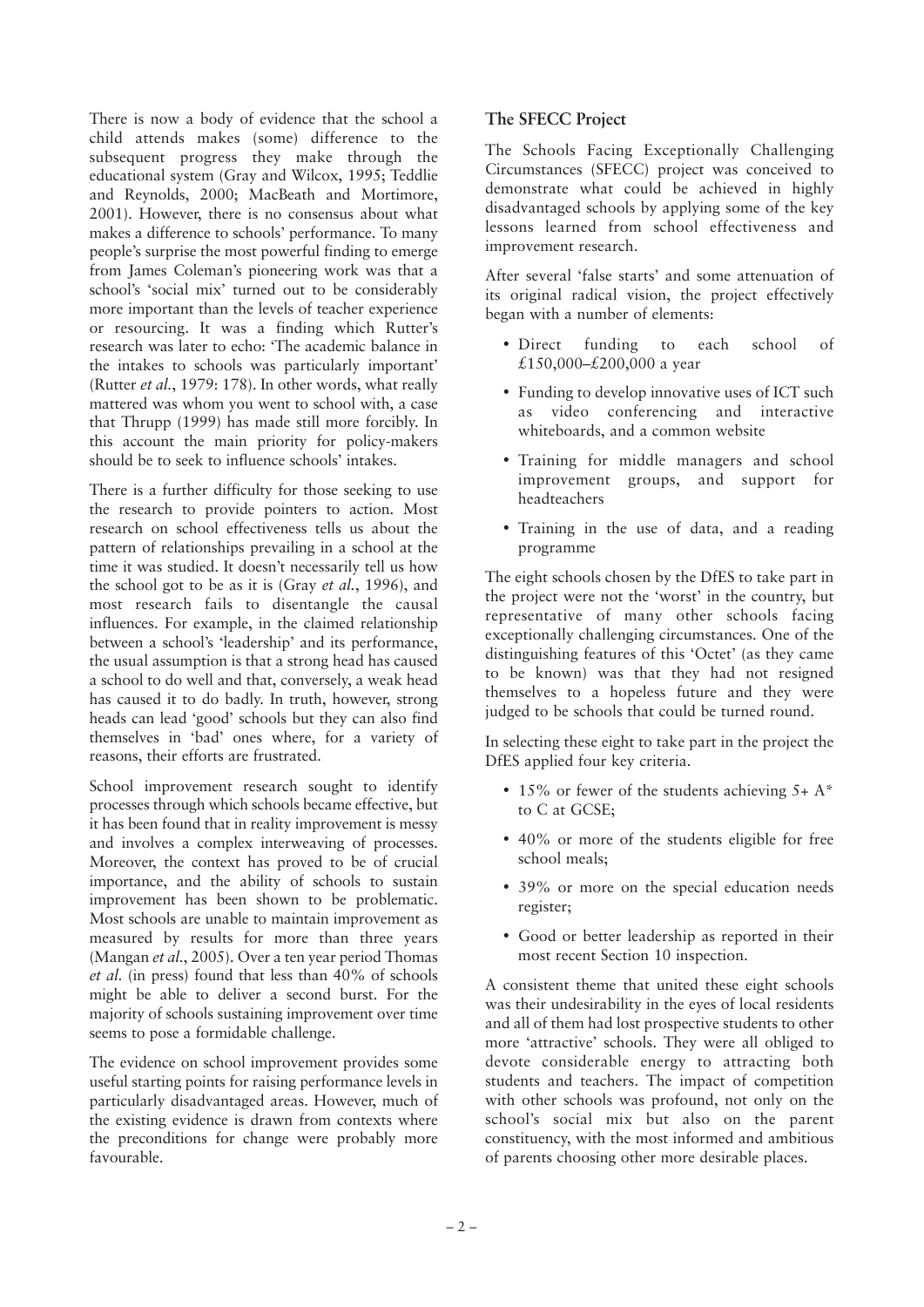While sharing common indices of disadvantage these eight schools were, in many respects, quite different. They ranged in size from just over 400 students to almost 1200. They included two faith schools and one single sex school, and three had some form of post 16 provision. Four were located in local authorities with grammar schools cheek by jowl with 'comprehensives'. Five of the schools were located in mono-ethnic white wards with almost all of their students living locally, while the three others drew from scattered multi-ethnic communities involving young people in long journeys to and from school.

The differences among the Octet are as striking and significant as the common features that brought them together. The terminology of exceptionally challenging circumstances really only becomes meaningful when we look more deeply into the nature of the very different communities in which these schools are located.

#### **What do we mean by exceptionally challenging circumstances?**

While the local character of each community is distinctive, they have in common indicators of economic and social disenfranchisement and lack of social capital. Areas in all of these towns and cities (Birmingham, Folkestone, Grimsby, Halifax, Liverpool, London, Sunderland) show complex historical patterns of decline, erosion of work-based identity, high unemployment, insularity and disillusionment. They typically have highly transient populations, including asylum seekers, refugees and others whose lives are a series of short-term stays in different locations. The character of the local population can shift rapidly, which means that schools are in a constant process of 'catch-up' in order to offer the appropriate services to parents and students, and attempts to build a sense of community are frustrated.

Educational policy in England continues to stress parental choice, school performance tables, and local competition, on the assumption that market mechanisms are critical in improving schools, despite strong evidence that such forces are socially divisive. The idea that raising attainment in one school can occur with no negative effects in neighbouring schools is an optimistic one.

While some analyses have suggested that nationally schools are becoming less socially stratified (for example Gorard and Fitz, 2000), more recent work (The Sutton Trust, 2006) has suggested that schools operate within a hierarchy that is being intensified

by market policies, tending to exaggerate the differences between schools.

'Social mix' is a key factor in determining a school's effectiveness and capacity for improvement and all eight schools contained a disproportionately high number of students with special learning needs (ranging from 42.2 per cent to 64.7 per cent at the outset of the project). This not only impacts powerfully on the internal dynamic of the school but also affects perceptions and expectations in the local community. In one of the Octet schools, for example, staff described the negative effects of being well known as a school for dealing with students with autism and Asperger's syndrome.

Negative perceptions of schools, in part derived from performance tables and in part from local 'intelligence', combined to make SFECC schools less attractive than their more favoured competitors. The stigma attached to a 'failing' school or school requiring 'special measures' compounded the demoralising effect on staff and students, particularly in some of the schools which had been constantly in the media spotlight.

## **Family and school**

Children and young people live nested lives, writes David Berliner (2005) referring to the contextual layers of experience through which they attempt to make sense of their world. Failure to grasp this complexity leads policymakers to look for simple remedies, he suggests, so we try to improve classrooms and schools in isolation. But the young people whom we wish to benefit from these improvements are also situated in families and in peer groups who shape attitudes and aspirations often more powerfully than their teachers. For young people success in school can be less a matter of academic ability and more the ability to understand and 'play the system'. They need motivation, commitment and perseverance in the face of failure – a legacy that may not be within the family inheritance. As we know from numerous studies (Jencks *et al.*, 1972, Epstein, 2004, Weiss and Fine, 2000), parental length of time in formal education is mirrored by the next generation.

The inflexible structure of the school day does not easily mesh with patterns of home life. Many young people, very often girls, shoulder responsibilities for their younger siblings and sometimes for parents, ill, disabled or simply inadequate to the task of childcare. With no direct links into the home environment it is difficult for schools to know what might be justifiable reasons for lateness or absence.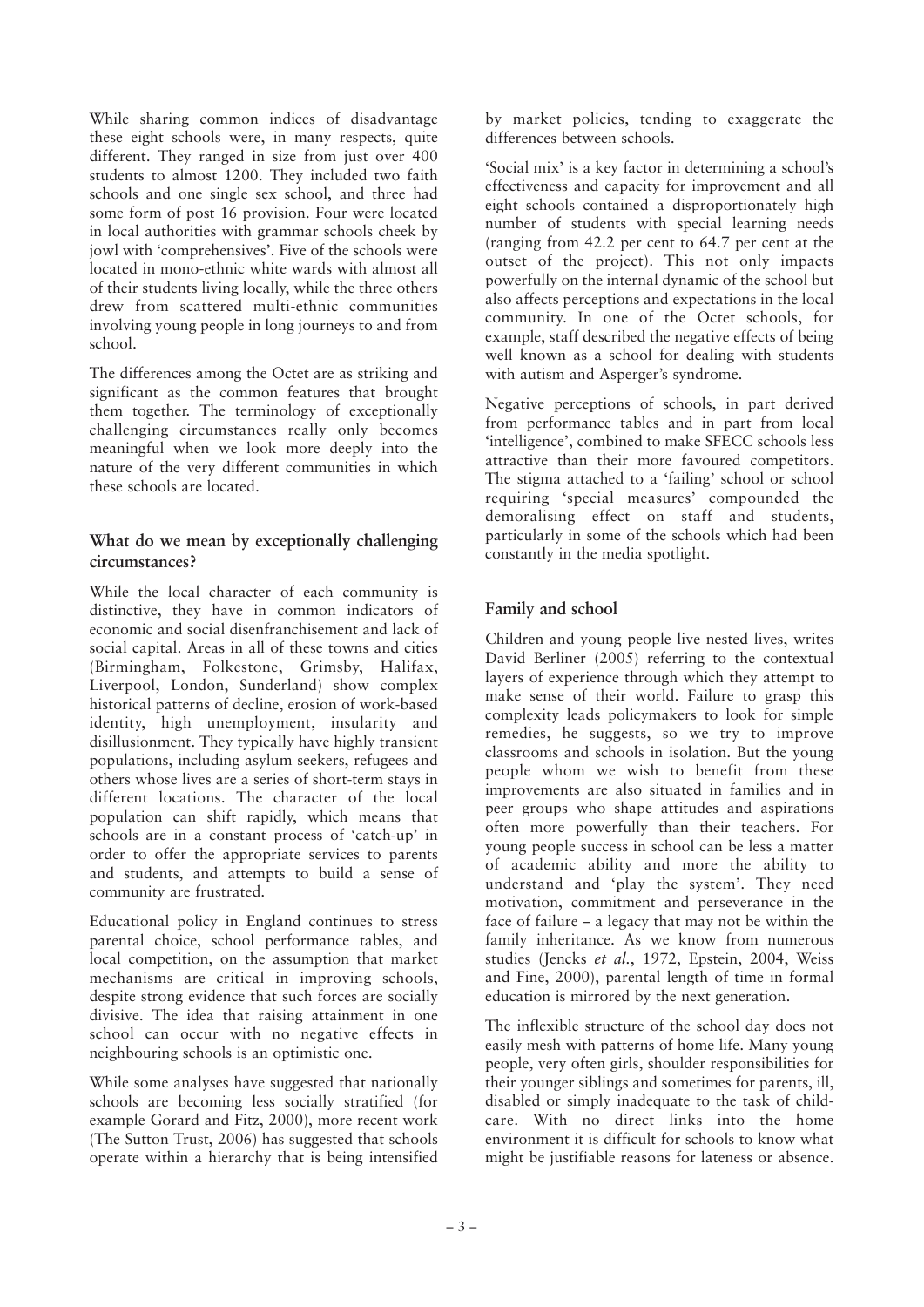Students who miss lessons have little chance to catch up due to the relentless pace required to cover the curriculum, and so they fall further and further behind. The periodic structure of the school day with consecutive subjects requiring successive shifts of focus and expectation is widely accepted as an unsatisfactory way to organise learning, but has proved intractable. This rhythm, locked into the structure of the school day, is 'ruthlessly cumulative' (Pinker, 1998) and without remedial loops and sustained support it becomes progressively harder for young people to engage or re-engage.

#### **The evaluation**

The evaluation of the SFECC initiative was conducted between April 2002 and March 2005 by a team from the University of Cambridge. It was carried out using both quantitative and qualitative methods. The quantitative research has two main strands: analysis of changes in examination performance in the eight schools and comparisons with a group of similar schools. The qualitative research used interview, focus group discussion, shadowing, observation and questionnaire, to analyse the effects of the project in each of the schools, and changes in the eight schools over the three years of the project. The integration of quantitative and qualitative data gave insights into the change occurring in an individual school in order to identify themes significant to the eight schools.

One focus of the evaluation was to examine the various strands of government funded intervention. So, for example, we questioned teachers and students on the use and impact of whiteboard technology and observed its use in classrooms. We interviewed teachers who were in charge of the literacy programme and observed lessons. We interviewed young people once or twice each year about their perceptions of change and also periodically interviewed groups of teachers on specific developments such as the use of data and middle management and school improvement group training. One of the researchers attended many of the training sessions provided for school representatives.

In addition to regular discussions with senior leaders throughout the evaluation we held extended interviews with the eight heads towards the end of the project to get their story which, like all data gathered, was fed back for accuracy and further elaboration. We also interviewed DfES personnel involved with the project.

We did not, however, restrict the evaluation to the DfES inspired initiatives but tried to obtain a more holistic picture of the ways the schools interacted with the communities they serve. We were directed by the schools to practices and innovations that had a life before SFECC, leading us into interviews in the community with social or community workers and in some cases with primary school personnel.

## **Developing and extending leadership**

Two strands of the project were concerned with developing leadership, a training programme for middle managers, and training to develop school improvement groups.

The idea of 'upskilling' middle managers and giving them a more significant role in the running of the school is a fairly conventional one, with the National College for School Leadership's 'leading from the middle' programme pursuing similar ends. Part of the rationale is that it is subject leaders who need the expertise to 'drive up' standards in the classroom, and by middle managers taking on more of the day-to-day running of the school, the Senior Leadership Team (SLT) have more time and space for strategic development.

The SFECC middle management training was not a success, and the professional development model adopted offers some useful lessons. There were no problems with the quality of the training, but the schools saw it as an opportunity for particular individuals rather than a means of strategically developing the role of key staff. Participants had a project to complete in school, but there was little follow through and projects tended to be viewed as for individuals' development rather than for the school. The training promoted the idea of mentoring, but school cultures were not conducive to this, the necessary SLT commitment was not visible and middle managers did not have the space and time to work together across subject boundaries.

By contrast, the creation of school improvement groups (SIGs) was widely seen as the most successful aspect of the SFECC project, although once again there were problems with the training model adopted. The residential aspect of the training may have helped build the SIG teams, but put pressure on individuals who were away from home and school, creating difficulties in covering for staff who were absent. Perhaps even more significantly, the SIG training, as with other elements of the project, provided professional development for teachers, enhancing their skills and confidence and so making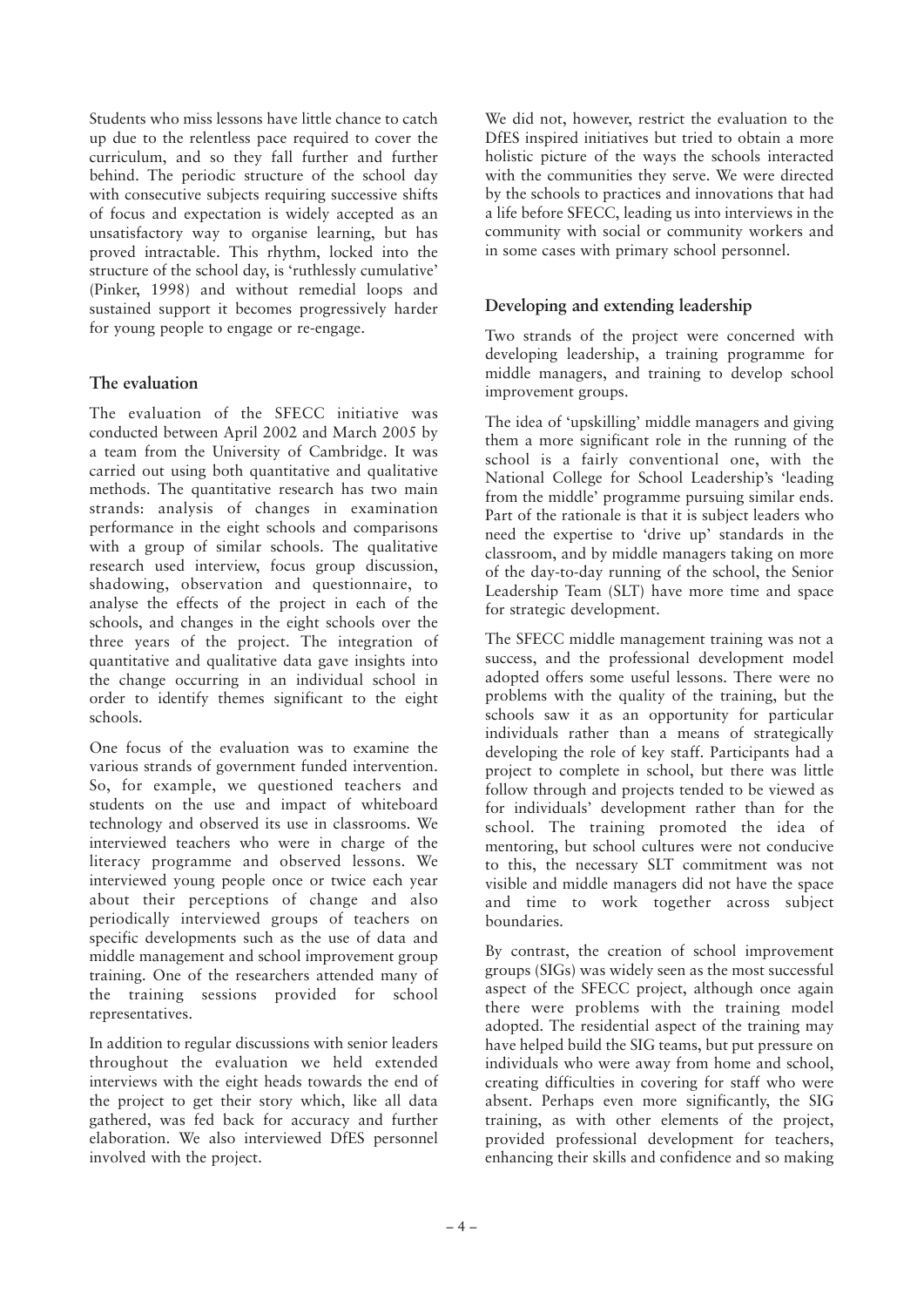them highly attractive to other schools. This worked at cross-purposes to staff retention, already a major issue for several of the schools. Without professional development tied more strongly into the organisation rather than as individual enhancement, there is a clear danger of newfound expertise being lost.

The SIG was not a new initiative in every school but the project provided further impetus. SIGs are based on the idea that effective professional learning is school-based and should be linked explicitly to particular development goals. It is a model of improvement that is neither 'bottom up' nor 'top down', but may rather be described as 'middle out' since influence is designed to flow 'upwards' to senior leadership as well as 'down' to individual classroom level. A key characteristic is that SIG members co-ordinate development activities, involving many more colleagues in the process.

SIGs ranged in size from five to nine, typically representing a wide range of departments and involving staff of varying seniority and experience. Almost all the SIGs included a member of SLT, but a significant number were young and relatively inexperienced teachers with leadership potential. While there were attempts in some schools to use SIG membership to support 'weaker' teachers, on the whole the SIGs derived their credibility and strength from the contribution of effective, wellregarded members of staff. SIG training took place on six two-day sessions over a two-year period, and involved a core group of trainers offering a series of workshops covering topics such as effective teaching, formative assessment, and data to inform teaching and learning.

The challenge comes in terms of the sustainability of a group such a SIG, able to continue the level of engagement and enthusiasm achieved without the benefit of external support and training, especially as the composition of the group changes and other priorities emerge. There is a delicate balance to be struck between creating an elite group and engendering a wider sense of ownership. If the SIG model is to be successful in the long term, capacity needs to move beyond the enthusiasms of specific individuals, and the SIG's values and practices – what it stands for and how it works – need to be embedded in the culture of the school.

After two years the SIGs had had success with developing in their schools surface practices such as icebreakers, plenaries, the three/four part lesson, objectives on the board, use of CATs data and a learning styles matrix, but they had yet to provide evidence of a deep impact on learning. Such impact occurs in the long term and a longer term vision for the SIG would be to support teachers in moving beyond these formulaic approaches to a more challenging evidence-led pedagogy, perhaps for instance to begin to problematise the fast developing orthodoxy around 'learning styles'.

## **Pedagogy**

Adapting teaching to students' needs and making them more active participants in class was one of the main foci of professional development and was widely seen as beneficial. Teachers reported increased interest and positive response from their students as they adopted more finely differentiated teaching strategies. Along with many other teachers throughout the country, staff in the SFECC schools enthusiastically embraced 'VAK' (visual, auditory, kinaesthetic learning) and Multiple Intelligences (MI) approaches. However, researchers and learning theorists have failed to find any empirical basis for claims made for a VAK approach (Coffield *et al*., 2004; White, 2004), and Howard Gardner has distanced himself from the evangelical embrace of MI, arguing that it was never intended to be used prescriptively in individual profiling and differentiating instruction. None the less, discussion of learning styles and intelligences did prove to be a catalyst to help teachers recognise the individuality of learners and blocks to learning.

Although the classroom focus was a given, it was teaching that was given centre stage, with much less emphasis on learning and learning theory, for which VAK and MI are weak substitutes. The assumption that improving teaching through more structured, varied, paced and targeted lessons would improve learning is a contested proposition, at least without some detailed articulation as to how that conjunction might be achieved. As the DfES viewed improvement in terms of increased attainment at GCSE, deeper learning and the impact of professional development remained unaddressed.

We also found evidence of the interactive potential of whiteboards being missed, with teachers using them for traditional didactic teaching or simply deploying them as a projector screen, often leaving students passive and frustrated. The hardware and software were only of pedagogic value when teachers had the knowledge, confidence and expertise to use them and to invest time in the considerable planning needed to exploit the full potential of the resource. Where whiteboards were not embedded in a wider pedagogic repertoire – as simply another tool in the repertoire of skilled teachers – concerns were expressed by teachers and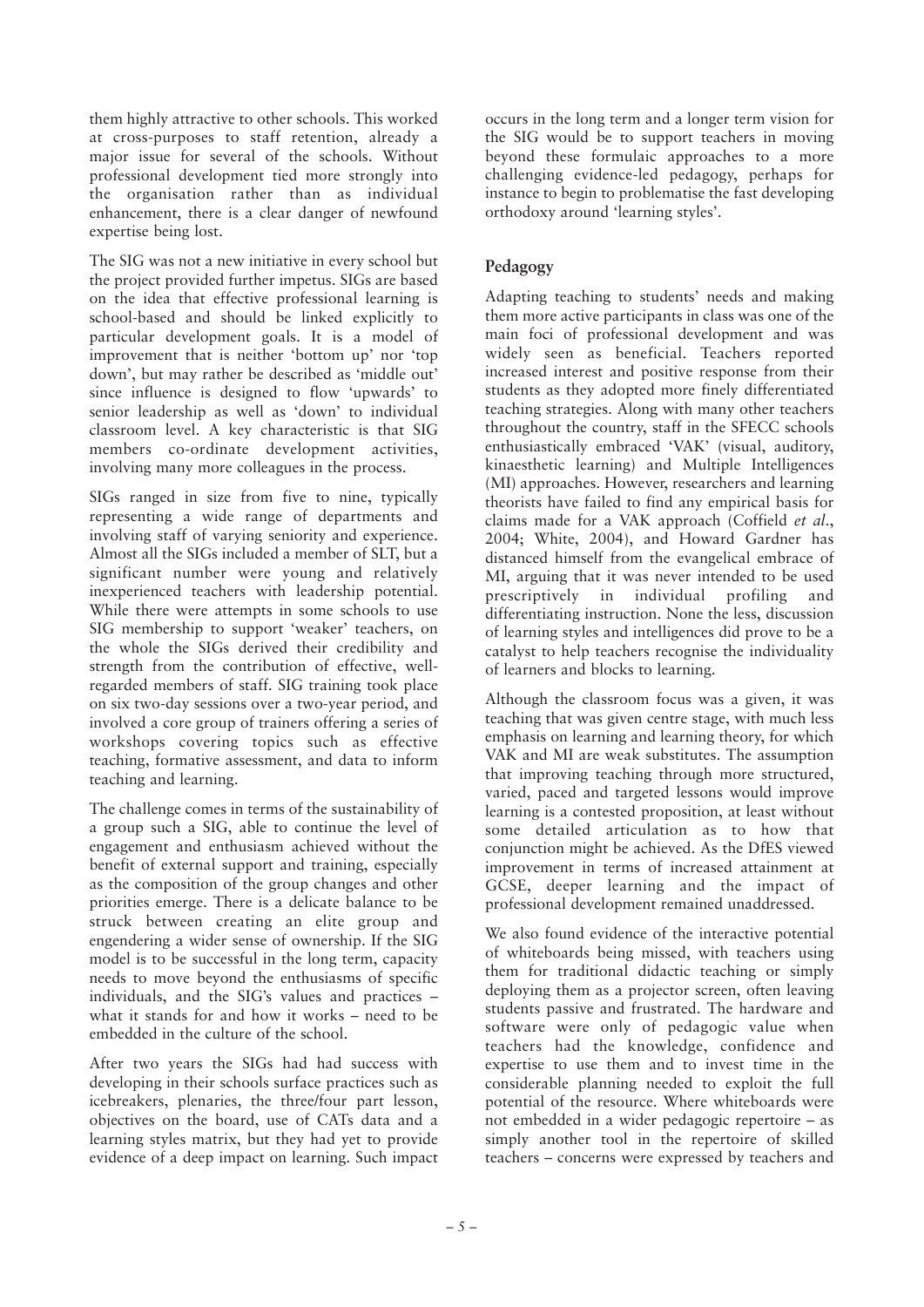heads about whiteboards being used for their novelty value and a danger of 'death by whiteboard'.

#### **A focus on literacy**

It is widely accepted that children have difficulty in learning if they are not proficient readers, a need poignantly illustrated by one Year 7 student:

When I get told to read in class I don't feel confident ... I get all shaky and scared in case people laugh at me

The DfES's answer was to introduce a secondary school version of a programme written for primary age children, which they were simultaneously piloting elsewhere, but had little independent evidence of its success. 'Ruth Miskin Literacy' (RML) (now a commercial programme called Read Write Inc.) is a reading, spelling, vocabulary and writing programme for slow or hesitant KS3 readers, which promises to take children to a decoding age (as opposed to a reading comprehension age) of 12 years. It does this by means of a highly prescriptive sequence of activities, programmed into a one-hour lesson four days a week for a year. Students are taught in groups of between eight and 16 which do not include students with behaviour problems or specific learning difficulties, and no student is supposed to join the programme part of the way through the year.

Between 20 and 30 teachers were trained and many of them commented, often with surprise, on the success of the programme, both in terms of their own role and in terms of the way that students engaged with the activities. Others remained sceptical. Four of the schools judged RML to be highly successful with claims for clear evidence of increased reading ages and marked improvement in attitude. However, not all SFECC schools were so positive and some were vitriolic in their dislike of RML and its highly prescriptive approach. Critics (including HMI) observed that students resented being taken out of their normal classes, and that a school's 'normal' literacy and SEN programmes were likely to be of demonstrably greater benefit in increasing reading ages. The content of the RML programme was seen as being decontextualised, with little relationship to the curriculum. The rigidity of the programme was criticised both as a uniform one size-fits-all approach to learning, and for the lack of latitude for invention or adaptation by teachers. Where there was success it was generally ascribed to the skills of the individual teacher, who had managed to build over time a

warm and supportive relationship with a small group who, in their 'special' relationship increased in self-esteem. In one school one teacher was highly successful with RML while her colleagues were not.

The ambivalent responses to RML and claims for its success are hard to unravel, and raise questions as to the key elements that contribute to success. Possible explanations might include: teacher's own belief in the programme; the intensity of focus; high expectations; praise and reinforcement for success; small class size; the quality of relationships; the Hawthorne Effect. Nationally, the pendulum has swung and phonics programmes are back in political favour (Rose, 2006). Furthermore, the reported success of synthetic phonics in Clackmannanshire (Johnston and Watson, 2003) has re-ignited the debate over preferred approaches. Other commentators, meanwhile, suggest that this is a 'war' between analytic and synthetic phonics which misses the essential point that there are a host of differing ways of helping children learn to read (Wyse, 2003).

## **Using data effectively**

Aligned with the focus on teaching and learning were developments in the use of data. A key aim of the project was to encourage the formative rather than simply summative use of data. Some saw a tension with data serving two distinct purposes – the use of disaggregated data to enhance teaching and learning, as against the use of aggregated data for whole school management and accountability purposes. The fact that the DfES was asking the schools to supply extra attainment data each half term for accountability purposes did not help. However, the possibility of using data to give information at group or class level, allowing schools to plot student trajectories of progress, was seen as useful. In the event, the spreadsheet developed by the DfES did not actually work, and schools worked on their own data systems. An HMI reported:

All eight schools within the project have focused on the use of data as a tool for raising standards, using a specific software programme. The software has been problematic, but the school continues to make good use of assessment information,using other software.Teachers are provided with a range of useful information on the pupils in their classes, and there is a clear expectation from senior staff that this information will be used to inform teachers' planning and teaching.

The SFECC spreadsheet led eventually to the development of a fully fledged database system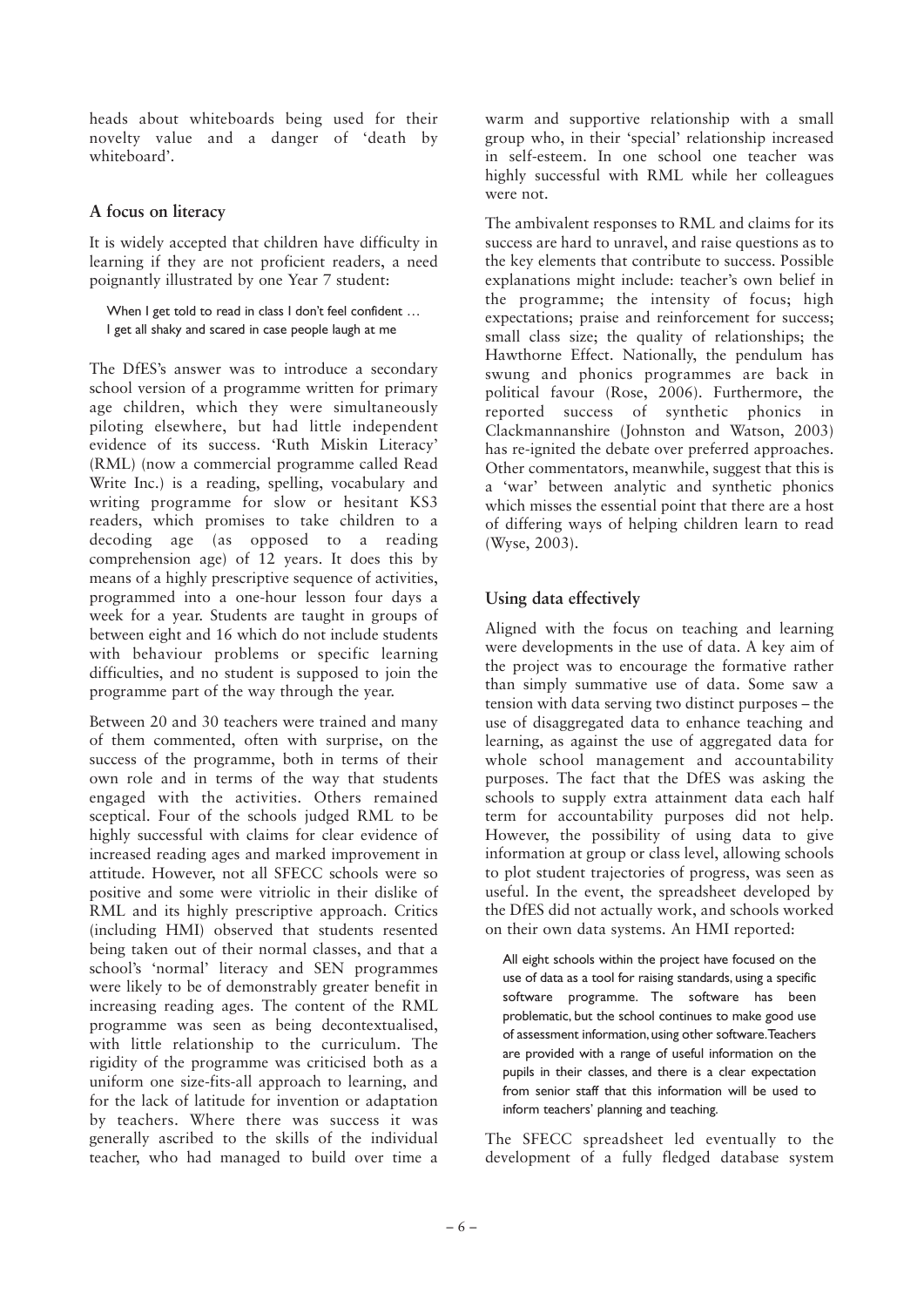called START but this was only after the project was finished, and had it been fully developed earlier it might have increased the impact of data management and use within the project itself.

#### **Networking with ICT**

The most signal failure of the project was the use of ICT to exchange information and expertise among the eight schools. At the outset of the project there were high hopes that the eight schools would benefit from a website and video conferencing to collaborate, network and share good practice. In the event things turned out quite differently.

The DfES promoted video conferencing as having huge potential for dialogue on pedagogy across the schools, as well as the more usual 'talking heads' conversations amongst the different SLTs. The schools signed up for the vision, timetabled an early afternoon finish for a weekly sharing of curriculum and practice, and went through the costly business of buying and setting up the equipment. However, due to a variety of technical problems the system was never operational, and it could be argued that these were beyond the control of the DfES. Nevertheless, video conferencing had been talked up as high tech and exciting, and the schools had taken a lot of effort to install the equipment. The consensus among the schools was that all the technical aspects ought have been sorted out before the project was started.

#### **A question of attainment**

How well did SFECC perform after three years of costly and intensive intervention? We experimented with a number of different ways of grouping the measures of performance but eventually concluded that the measures of trends over time and valueadded should probably be given prominence. Having analysed varying combinations of data we concluded that the schools could be divided into three broad groups:

A) where there was evidence of a positive change in performance on (most of) the indicators which suggested that the changes had been substantial and also provided some signs of upwards trends over time and of improvements in valueadded;

B) where there was evidence of a positive change in performance on (some of) the indicators but where the scale of improvement was less substantial and there was less evidence of upward trends or improvements in valueadded; and

C) where the evidence, whilst generally indicative of some improvement, did not amount to convincing evidence of changes in performance over time or of increases in value-added.

Grouping the schools in this way did not prove straightforward. Eventually we concluded that two schools fell into Group A where there was evidence of substantial improvement in GCSE attainment over the period 2001– 05 including signs of upward trends on the key indictors. Two schools fell into Group B where the scale of the improvement was generally in an upward direction, while the remaining four fell into Group C where the evidence for change was generally rather modest.

We then looked at a comparison group of 23 schools in similar circumstances facing similar challenges but which had not been the subject of government intervention. Table 1 shows the results.

**Table 1:** Proportions achieving 5+ A\*-C GCSE grades (or equivalent) in the SFECC, comparison and national schools 2001–2005

| Year     | <b>National</b> | <b>SFECC</b> | Comparison<br>Group |
|----------|-----------------|--------------|---------------------|
| 2001     | 50.0%           | 13.2%        | $15.5\%$            |
| 2002     | 52.0%           | 17.2%        | 18.8%               |
| 2003     | 52.9%           | $20.7\%$     | 24.3%               |
| $2004*$  | 53.7%           | 23.5%        | 26.8%               |
| $2005**$ | 57.1%           | 33.7%        | 33.5%               |

#### *Notes:*

\*From 2004 a wider range of qualifications have been included by the DfES in the  $5+ A^*$ -C grades (or equivalent) indicator.

\*\*The 2005 percentages are for pupils at the end of Key Stage 4, *not* aged 15 as previously. The figures in this table have been weighted to take account of differences in cohort size across the schools.

Both groups secured similar improvements over the period, which were ahead of national trends (probably in large measure as a result of the wider range of qualifications brought into the calculation of key targets). However, there was no difference between the SFECC schools and the comparison group overall.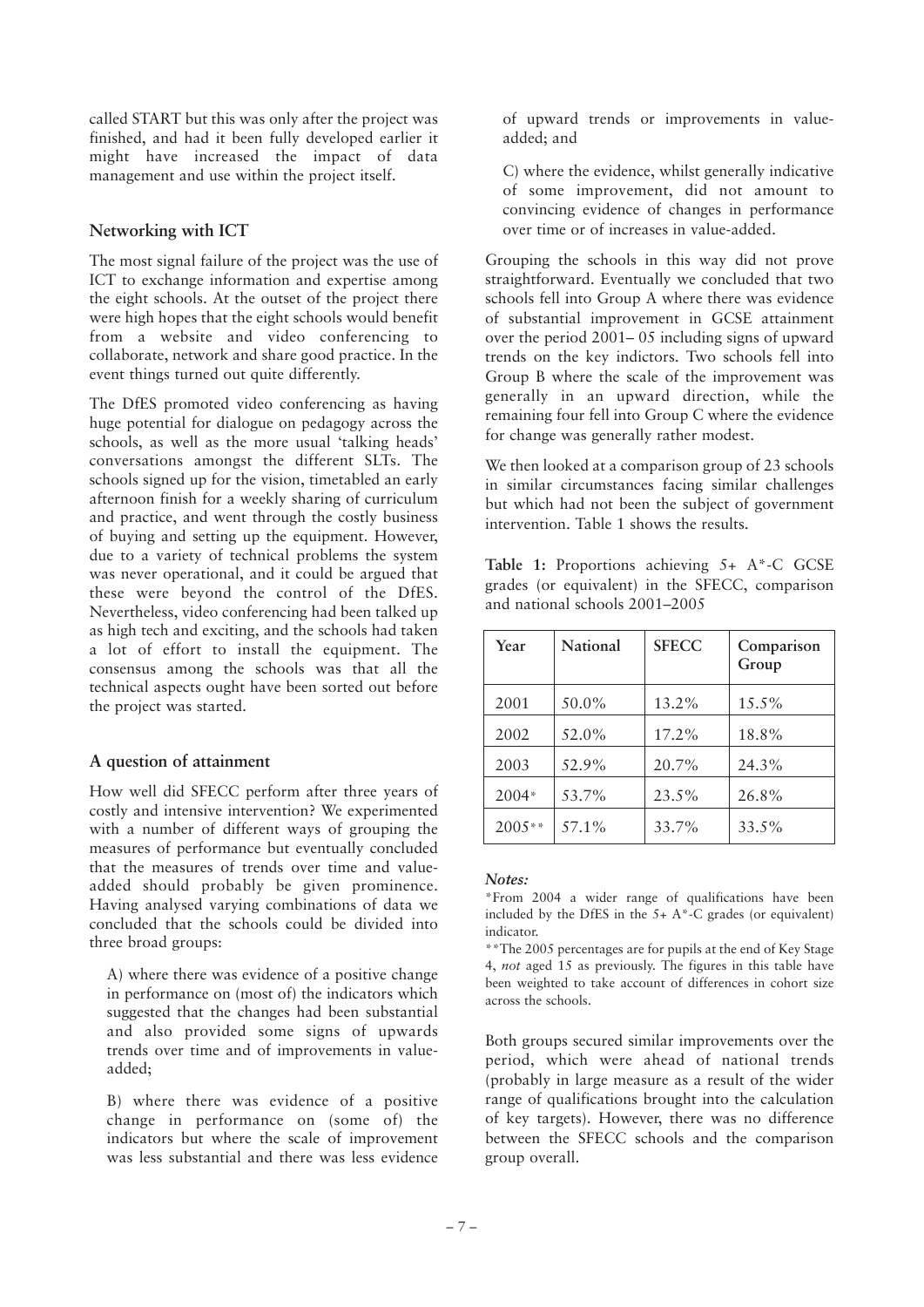#### **Applying lessons from school improvement research**

Can governments change schools? The SFECC intervention was premised on the notion that if everything we have learned about school improvement could be applied to schools on the edge, with funding, support and training, these schools would show dramatic gains and wider policy lesson would be adduced. These assumptions are captured in the publication *School Improvement – Lessons from Research* (Hopkins *et al.,* 2005) which summarises four key points, all of which were embodied in the approach to the Octet schools, all of which are none the less open to debate.

Firstly, it is 'at the level of the individual classroom teacher that most of the difference between schools seem to occur' (2005, p4). The implication is that the emphasis of school improvement should be on teachers and their work in the classroom. This premise is derived from effectiveness and improvement studies, which show, perhaps not surprisingly, that the teacher effect is more significant than the school effect and that much effort can be wasted on things that have little to do with teaching and learning. Whether this holds as true for schools on the edge as it might elsewhere is a question. Even if teachers are accepted as being the prime focus for school improvement efforts, the question remains how best to achieve this. How can government-led intervention strategies reach every teacher in a school? And to what degree can all teachers be transformed not only in skill and disposition but also in the risk taking to confront inappropriate curriculum and testing? Would this imply direct and intensive 'training' of every teacher, bearing in mind the continual turnover of staff? Cascade training with key staff as mentors and trainers? Creating resource and support for collaborative lesson planning, peer observation, rigorous and sustained self-evaluation? The SFECC intervention did focus much of its energy on classroom practice, but primarily through the training of senior and middle leaders and school improvement group members. None of these in themselves, or in concert, could effect the depth of penetration on students' learning needed to revitalise and energise disaffected and alienated young people.

The second premise is that, 'what pupils learn in school is partly dependent on what they bring to school in terms of their family and individual social and economic circumstances. Deprivation is still by far the biggest determent of educational success' (p6). Juxtaposing 'partly dependent' and 'biggest

determent' is to sit uncomfortably on the fence. At one end of the spectrum there are children with such strong family support from the earliest age that they arrive at the school gates able to read fluently, already with a wealth of knowledge of the world, eager to learn and impervious to frustrations that classroom learning often entails. At the other end of the spectrum are children so starved of affection and emotional support, in some cases so psychologically damaged as to make 'access' to the curriculum an irrelevance. As we know, where young people lie on that spectrum is closely correlated to socioeconomic circumstances, and although every exception tests the rule, there are conditions such as Fetal Alcohol Syndrome, which no amount of excellent teaching can repair. Given this, there are strong arguments for investing effort on the wider community, on the kind of inter-agency support now advocated by *Every Child Matters* and *Youth Matters* policy initiatives. Yet the SFECC project was entirely focused upon the schools, largely ignoring their local communities.

The third premise is that 'sustained improvement over a period of years is unusual, and of course, year to year some schools will fall back' (p6). This implies that school improvement efforts should concentrate on sustainability (the issue picked up in the fourth point), and that year-on-year improvement is neither to be expected nor necessary for a trajectory of sustained improvement over time. Yet great store has been placed on a school's annual test results, which are themselves only a very limited measure of a school's achievements. Struggling schools in general and schools involved in SFECC in particular were subject to frequent monitoring for example by HMI inspection, and the pressure for short term tangible evidence of 'improvement', notably in the form of GCSE results, was immense. Such intensity of pressure may work at crosspurposes to the fourth point, that of achieving sustainability.

Fourthly, 'schools that generate sustained improvement tend to act strategically, first selfreviewing and reflecting, gathering and using appropriate evidence, and then act collaboratively, to build capacity for further improvement' (p7). This is in contrast to what Gray *et al.* (1999) refer to as tactical approaches – ways to increase outcome measures with the focus on the short term, precluding real longer term gains – 'responding simply at a tactical level presents problems for sustained improvement' (Gray *et al*., 1999, p145). The dilemma of the Octet schools, and all schools in similar circumstances, is that tactical measures are an imperative for survival. It is schools on the very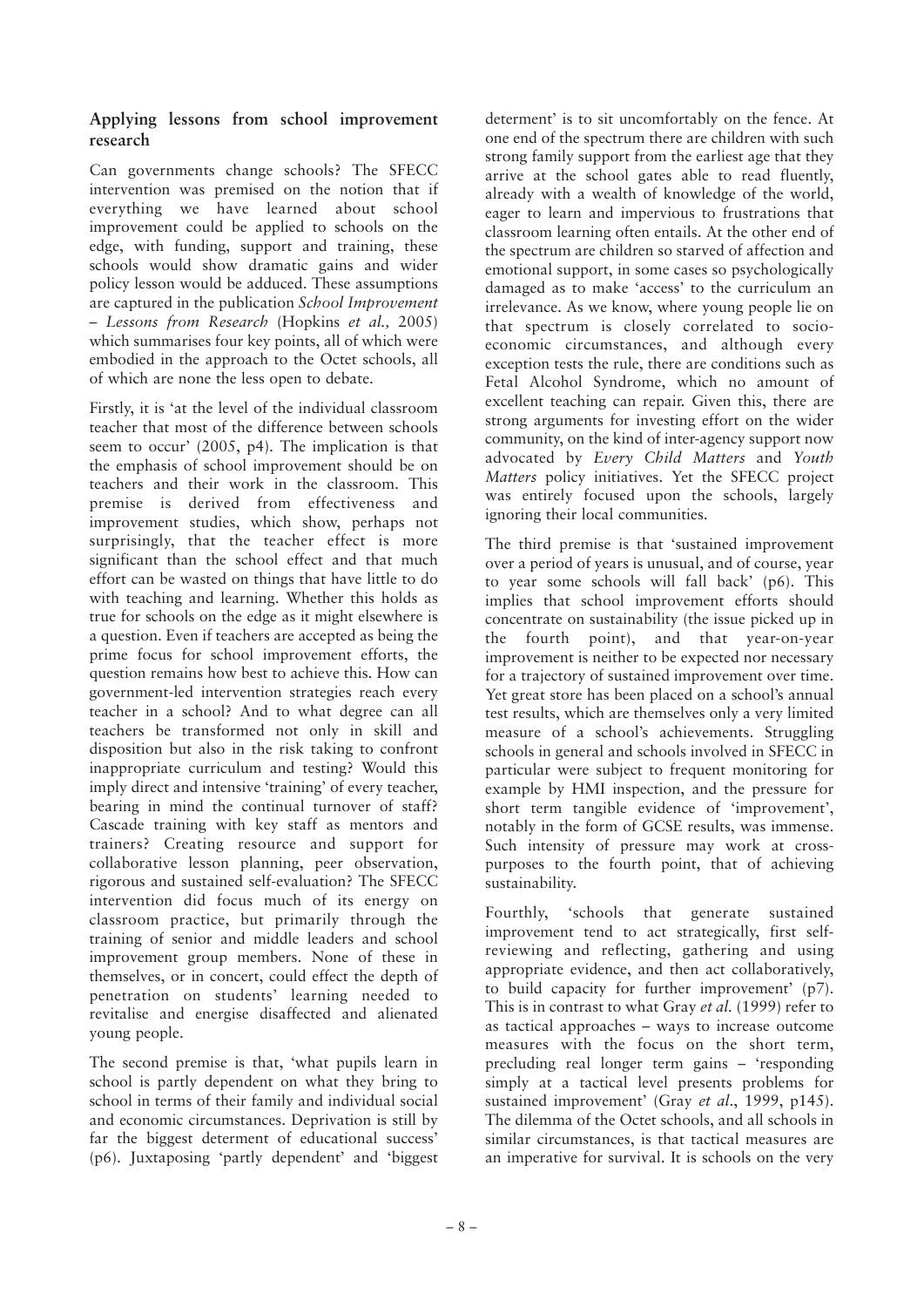edge of acceptable performance that have to prove themselves in the currency of GCSE and point scores. As headteachers frequently testified, they have very short term and political targets as well as trying to build capacity in the longer term, couched by some senior leaders as a moral conflict, which they wrestled with on a daily basis. To deploy the best teachers and invest the greatest efforts in those young people most likely to pay extrinsic dividends at the expense of those unlikely to meet the critical benchmark? To pit the continued survival of the school against the welfare of some individual children? For the most committed and idealistic of senior leaders these were dilemmas that ran like a thread through their everyday thinking and practice.

If governments can change schools these are the dilemmas they have to understand and confront, not with an accretion of new initiatives but with an acknowledgement that some of their funding, curriculum and testing policies constitute a problem rather than a solution for schools in exceptionally challenging circumstances.

## **Nine lessons for policy and practice**

Much of what happened during the life of the project was, in reality, not that distinctive nor was it unique to the eight schools. Many exciting things were already happening in these schools, and had the project started from where the schools were, rather than from its own menu of interventions, SFECC would have had been constructed differently and might have had a different kind of impact. What the project did achieve was to provide a catalyst for schools to review their existing practice, and to test new ways of working. In the conclusion in the final chapter of the book *Schools on the Edge* we attempt to tease out some of the broader lessons.

- 1. Intervening in schools on the edge is a longterm proposition. Judged in terms of conventional criteria, the investment is risky, and the failure rates historically have been high – higher perhaps than policy-makers are aware of, or care to admit. Furthermore, dividends are slow to emerge. Almost all schools on the edge require considerable and sustained investment.
- 2. There are systemic reasons why some schools are on the edge. These are not easily addressed by purely *educational* interventions. They require more joined up social and economic policy. Every Child Matters goes some way to recognising the need for more coherent

delivery of services but is obliged to work within local infrastructures, which do not address wider systematic issues.

- 3. The longer a school has been floundering, the longer it will usually take to get back on its feet. As a rule of thumb, if the period of difficulties stretches back ten years, it is likely to take five to get back on track and perhaps seven to be confident of longer term success. Five years is seen by policy makers as a longterm horizon, on the other hand children have to take five years to get through either the primary or secondary stages of schooling. We should be cautious about collapsing time.
- 4. There are few easy generalisations to be made about the contexts and challenges facing schools on the edge – each school is likely to experience different and occasionally unique problems. Lumping them together and attempting to prescribe common remedies is unlikely to be helpful.
- 5. The fight for some semblance of stability has to be accepted as a never-ending struggle. The mind-set of many of the key participants in schools on the edge (whether they be school leaders, teachers or pupils) is that of 'temporary residents' – in due course they will move on, perhaps sooner rather than later. 'Fail-safes' need to be built into planning, and resourcing will always be more demanding and expensive than in schools where stability can simply be taken for granted.
- 6. Few schools are adept at introducing and managing innovations successfully. This capacity is massively under-developed in schools on the edge. However unpalatable, the key lesson for policymakers is that change takes time to plan and implement, and the stage at which most projects end or wind down is often precisely the point at which the feasibility of potential investments can begin to be assessed – possibly for the first time. Demanding that these same schools simultaneously respond to the short-term pressures imposed by performance tables and Ofsted monitoring can produce the institutional equivalent of schizophrenia. The main legacy in schools on the edge of the 'show-quick-results-at-any-cost' mentality has been a series of failed investments, each in turn adding to the view that 'it might work elsewhere but it won't work here'.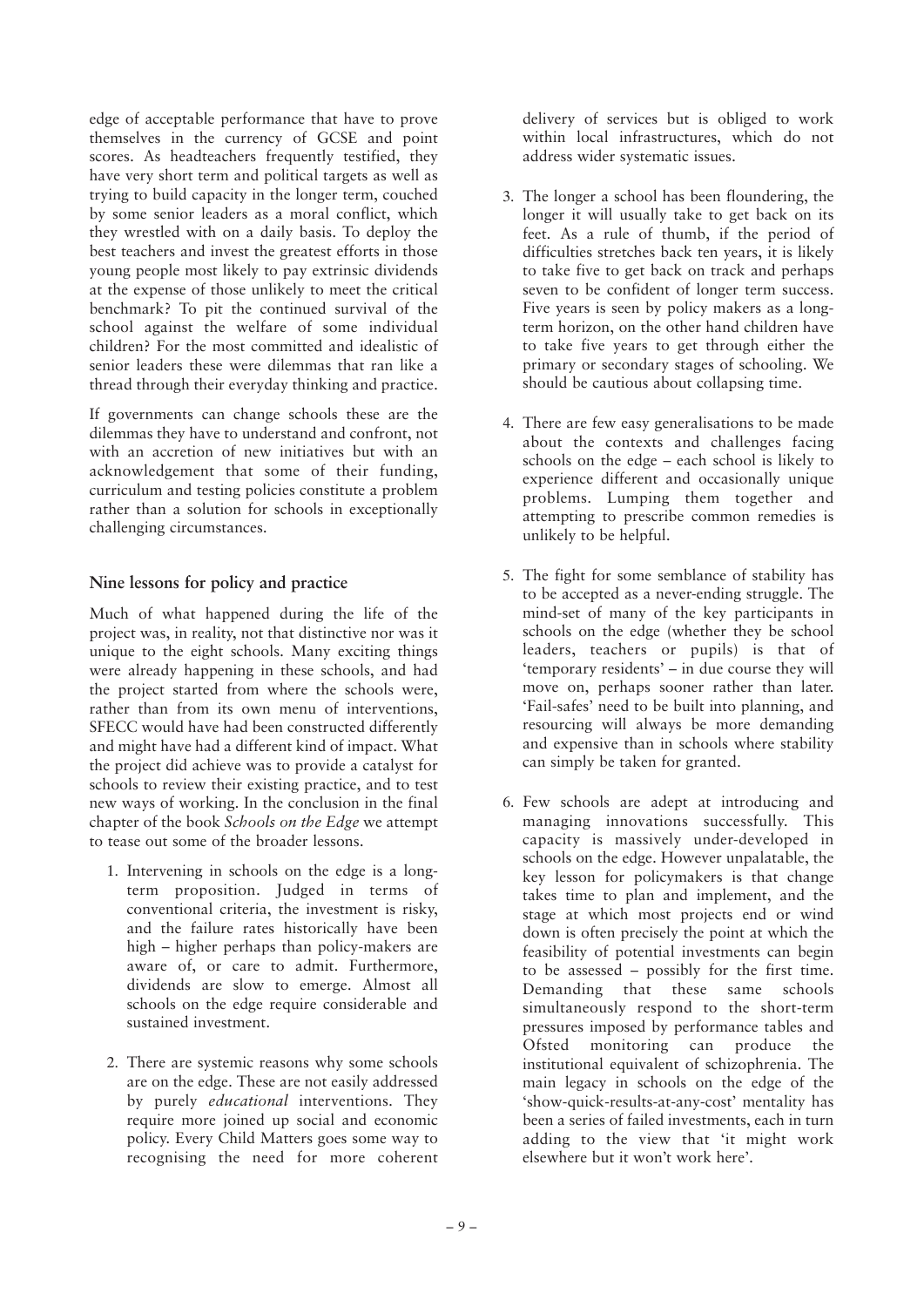- 7. Seeking to prescribe the 'what and how' of school improvement in widely differing institutions and social contexts can be counterproductive. Change starts to take root in schools when the staff collectively began to get hold of a 'powerful idea'. That idea could take a variety of different forms. Policy-makers need to become more adept at drawing up menus of the most promising ideas, which schools may approach as 'a la carte', while ordering 'off-menu' should be also examined and appraised on its merits.
- 8. Taking a broader view of leadership is essential. A 'charismatic' or 'heroic' headteacher may, in certain circumstances, be needed but the risk is that the template for leadership can be drawn too narrowly, and may in the longer term prove counterproductive. In this respect the setting up of a School Improvement Group is significant in distributing leadership. It can create space for teacher leadership and team leadership to emerge and contribute to teacher-led improvement.
- 9. School improvement groups take a variety of forms but tend to be composed entirely of teaching staff focused on professional development, learning and teaching and school-based issues. If they are to have a wider impact their membership would be enhanced by including other people with a broader community perspective. Whatever their constitution, however, the biggest challenge is to take young people's views about teaching, learning and their connectedness to their lives, in and out of school, more seriously.

A society that is committed to offering all its citizens equal opportunities has no choice about whether to have policies for schools in 'exceptionally challenging circumstances'. Stated baldly, the gap between schools serving mainstream communities and those on the edge is not just large but, in most people's view, unacceptably so. The moral case for intervention should be taken as read, but approached with sensitivity, support, receptiveness to research and a firm grasp on the lessons of history.

#### **References**

Berliner, D. (2005) Our Impoverished View of Educational Reform, Teachers College Record, 2nd August.

Bernstein, B. (1970) Education cannot compensate for society, New Society, 387:344–47.

Coffield, F., Moseley, D., Hall. E. and Ecclestone, K. (2004) 'Should we be using learning styles? What research has to say to practice'. London, Learning Skills Research Centre.

Coleman, J.S., Campbell, E., Hobson, C., McPartland, J., Mood, A., Weinfeld, R. and York, R. (1966) Equality of Educational Opportunity, Washington DC: Government Printing Office.

Epstein, J.L. (1992) School and Family Partnerships, Encyclopedia of Educational Research, Sixth Edition. Alkin, M (Ed.) New York: Macmillan.

Gorard, S. and Fitz, J. (2000), Markets and stratification; a view from England and Wales, Educational Policy, 14(3), 405–428.

Gray, J. and Wilcox, B. (1995) 'Good School, Bad School': Evaluating Performance and Encouraging Improvement, Buckingham: Open University Press.

Gray, J., Reynolds, D., Fitz-Gibbon, C. and Jesson, D. (eds.) (1996) Merging Traditions: the future of research on school effectiveness and school improvement, London: Cassell.

Gray, J., Hopkins, D., Reynolds, D., Wilcox, B., Farrell, S. and Jesson, D. (1999) Improving Schools: Performance and Potential, Buckingham: Open University Press.

Hopkins, D., Reynolds, D. and Gray, J. (2005) School Improvement – Lessons from Research. London: DfES.

Jencks, C. S., Smith, M., Ackland, H., Bane, M. J., Cohen, D., Gintis, H., Heyns, B. and Micholson, S. (1972) Inequality: A Reassessment of the Effect of Family and Schooling in America, New York: Basic Books.

Johnston, R. and Watson, W. (2003) Accelerating reading and spelling with synthetic phonics: a five year follow up, Scottish Executive Education Department, Insight 4.

MacBeath, J. and Mortimore, P. (eds.) (2001) Improving School Effectiveness, Buckingham: Open University Press.

Mangan, J., Gray, J. and Pugh, G. (2005) Changes in examination performance in English secondary schools over the course of a decade: searching for patterns and trends over time, School Effectiveness and School Improvement, 16, 1, 29–50.

Pinker, S. (1998) Words and Rules, Brattleborough, Vermont: Lingua.

Rose, J. (2006) Independent Review of the Teaching of Early Reading Nottingham, DfES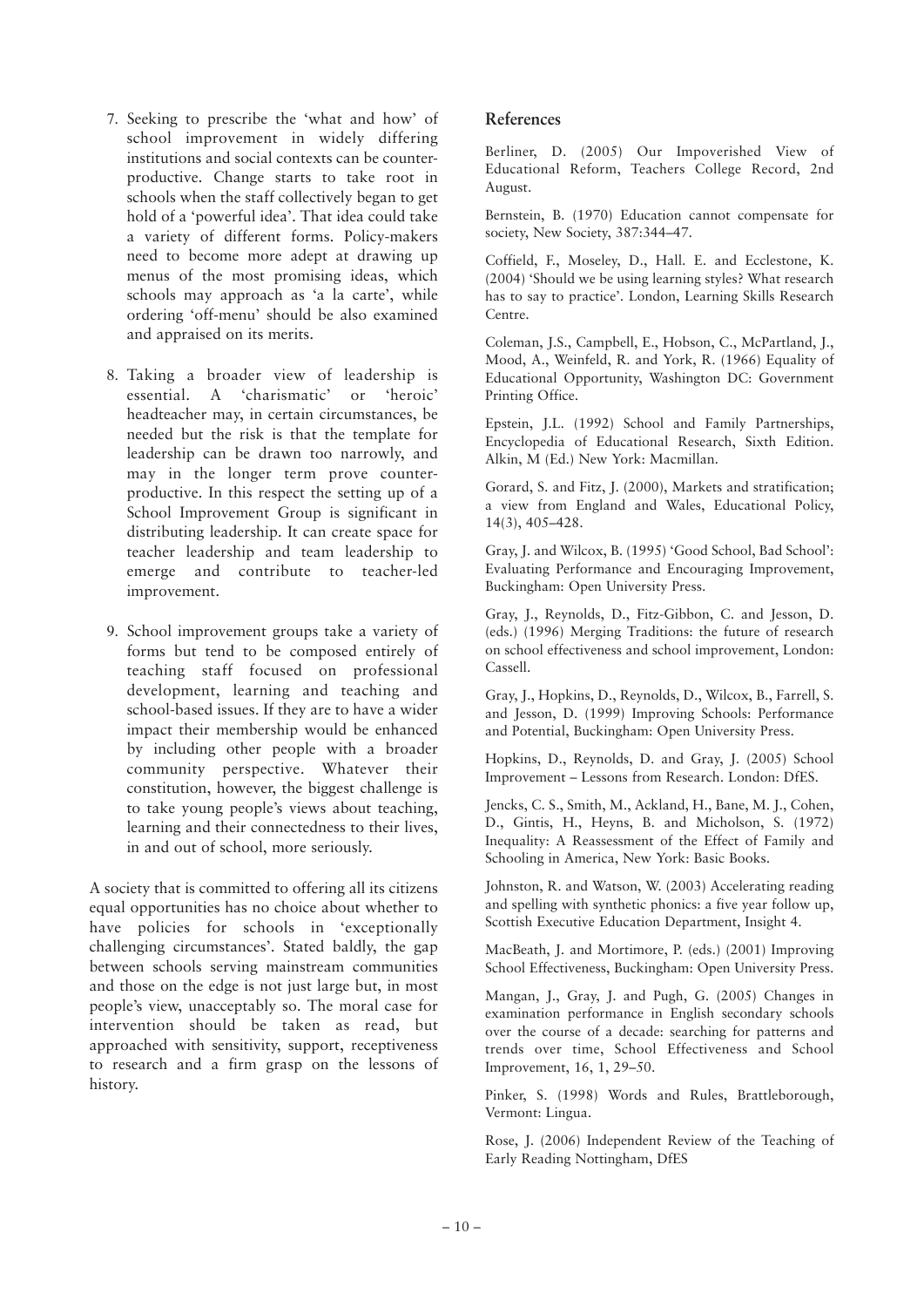Rutter, M., Maughan, B., Mortimore, P. and Ouston, J. (1979) Fifteen Thousand Hours: secondary schools and their effects on children, London: Open Books.

Teddlie, C. and Reynolds, D. (eds.) (2000) The International Handbook of School Effectiveness Research, London: Falmer Press.

The Sutton Trust (2006) The Social Composition of Top Comprehensive Schools: Rates of Eligibility for Free School Meal at the 200 Highest Performing Comprehensive Schools, www.suttontrust.com.

Thomas, S., Gray, J. and Peng, W.J. (in press) Value-added trends in English secondary school performance over ten years, Oxford Review of Education.

Thrupp, M. (1999) Schools Making a Difference: Let's be Realistic! School mix, school effectiveness and the social limits of reform, Buckingham: Open University Press.

Weiss, L. and Fine, M. (2001) Construction Sites: Excavating Race, Class and Gender among Urban Youth, New York, Teachers' College Press.

White, J. (ed.) (2004) Rethinking the School Curriculum, London: RoutledgeFalmer.

Wyse, D. (2003) The National Literacy Strategy: a critical review of empirical evidence, British Educational Research Journal, 29 (6) 903–16

Copies of *inFORM* are available from the Faculty of Education at a cost of £2.50 each.

*Titles available:*

- **2. The Alphabet Soup of Leadership** by John MacBeath
- **3. Critical Friendship** by Sue Swaffield
- **4. What Can Headteachers Do to Support Teachers' Leadership?** by David Frost
- **5. A New Relationship with Schools: inspection and self-evaluation** by John MacBeath
- **6. Teachers Behaving Badly? Dilemmas for School Leaders** by Kate Myers